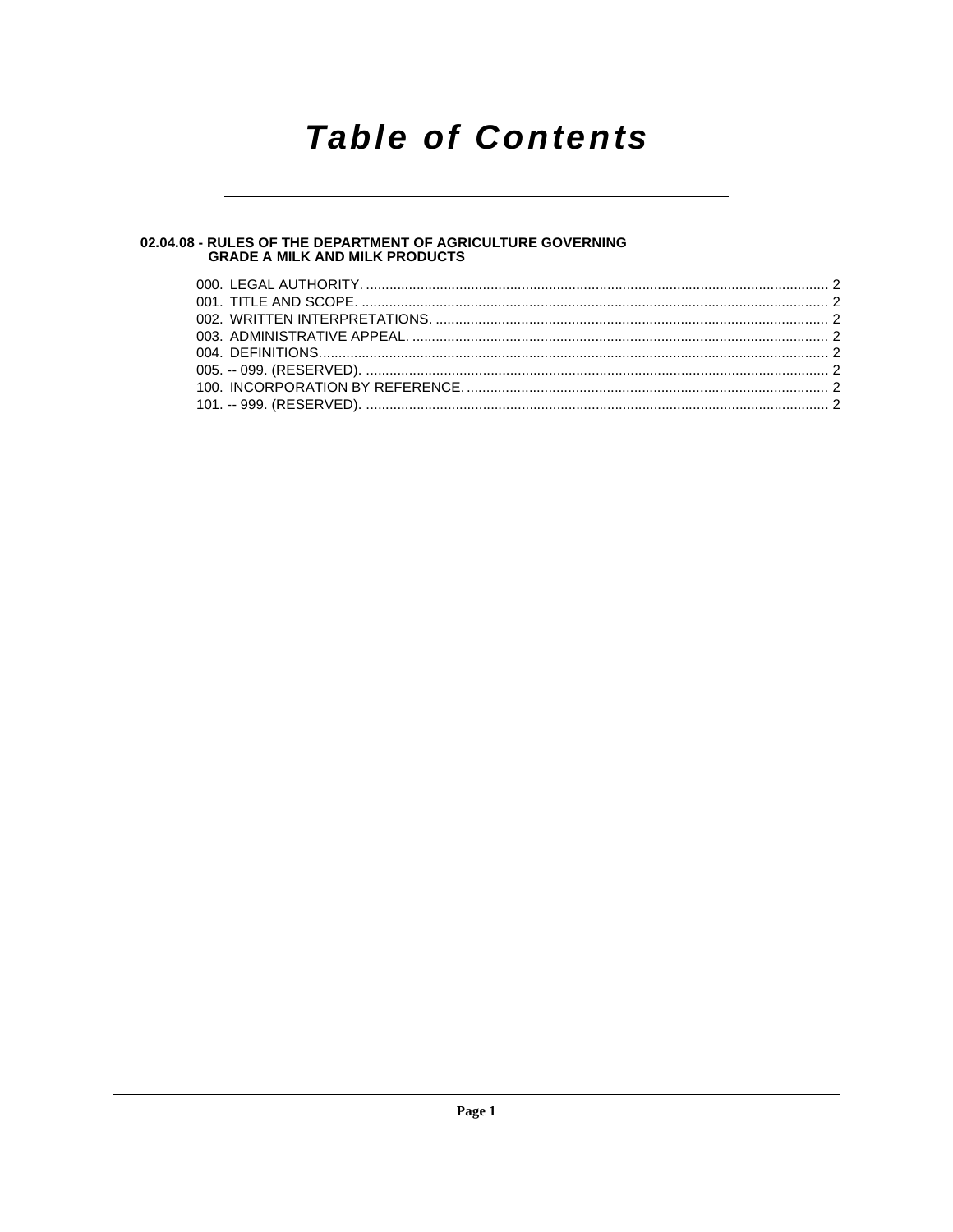#### **IDAPA 02 TITLE 04 CHAPTER 08**

#### **02.04.08 - RULES OF THE DEPARTMENT OF AGRICULTURE GOVERNING GRADE A MILK AND MILK PRODUCTS**

#### <span id="page-1-1"></span><span id="page-1-0"></span>**000. LEGAL AUTHORITY.**

This chapter is adopted under the legal authority of Title 37, Chapter 4, Idaho Code. (4-8-94)

#### <span id="page-1-2"></span>**001. TITLE AND SCOPE.**

**01.** Title. The title of this chapter is "Rules of the Department of Agriculture Governing Grade A Milk (Products<sup>"</sup>. (4-8-94) and Milk Products".

**02. Scope**. This chapter has the following scope: These rules shall govern procedures for the production, manufacture, distribution, handling, storage, quality and sale of Grade A Milk and Milk Products. The official citation of this chapter is IDAPA  $02.04.08.000$  et. seq. For example, this Section's citation is IDAPA  $02.04.08.001$ . (4-8-94)  $02.04.08.001.$  (4-8-94)

<span id="page-1-3"></span>

| 002 | <b>WRITTEN INTERPRETATIONS.</b>                      |            |
|-----|------------------------------------------------------|------------|
|     | There are no written interpretations of these rules. | $(4-8-94)$ |

#### <span id="page-1-4"></span>**003. ADMINISTRATIVE APPEAL.**

There is no provision for administrative appeals before the Department of Agriculture under this chapter. (4-8-94)

#### <span id="page-1-9"></span><span id="page-1-5"></span>**004. DEFINITIONS.**

The definitions for this chapter are those definitions found in: "Grade A Pasteurized Milk Ordinance," 1993 Revision as amended.  $(4-8-94)$ 

#### <span id="page-1-6"></span>**005. -- 099. (RESERVED).**

#### <span id="page-1-7"></span>**100. INCORPORATION BY REFERENCE.**

**01. Title Of Documents**. The Idaho Department of Agriculture incorporates by reference and adopts as its own, the "Grade A Pasteurized Milk Ordinance," 1993 Revision as amended, Recommendations of the United States Public Health Service/Food and Drug Administration.

**02. Location Of Documents**. Copies of this publication are available from the Milk Safety Branch, Food and Drug Administration, Public Health Service, US Department of Health and Human Services, 200 'C' St., S.W., Washington, D.C. 20204 and through the Department of Administration, Office of the Rules Coordinator, located at 650 West State Street, Boise, Idaho 83720.

#### <span id="page-1-8"></span>**101. -- 999. (RESERVED).**